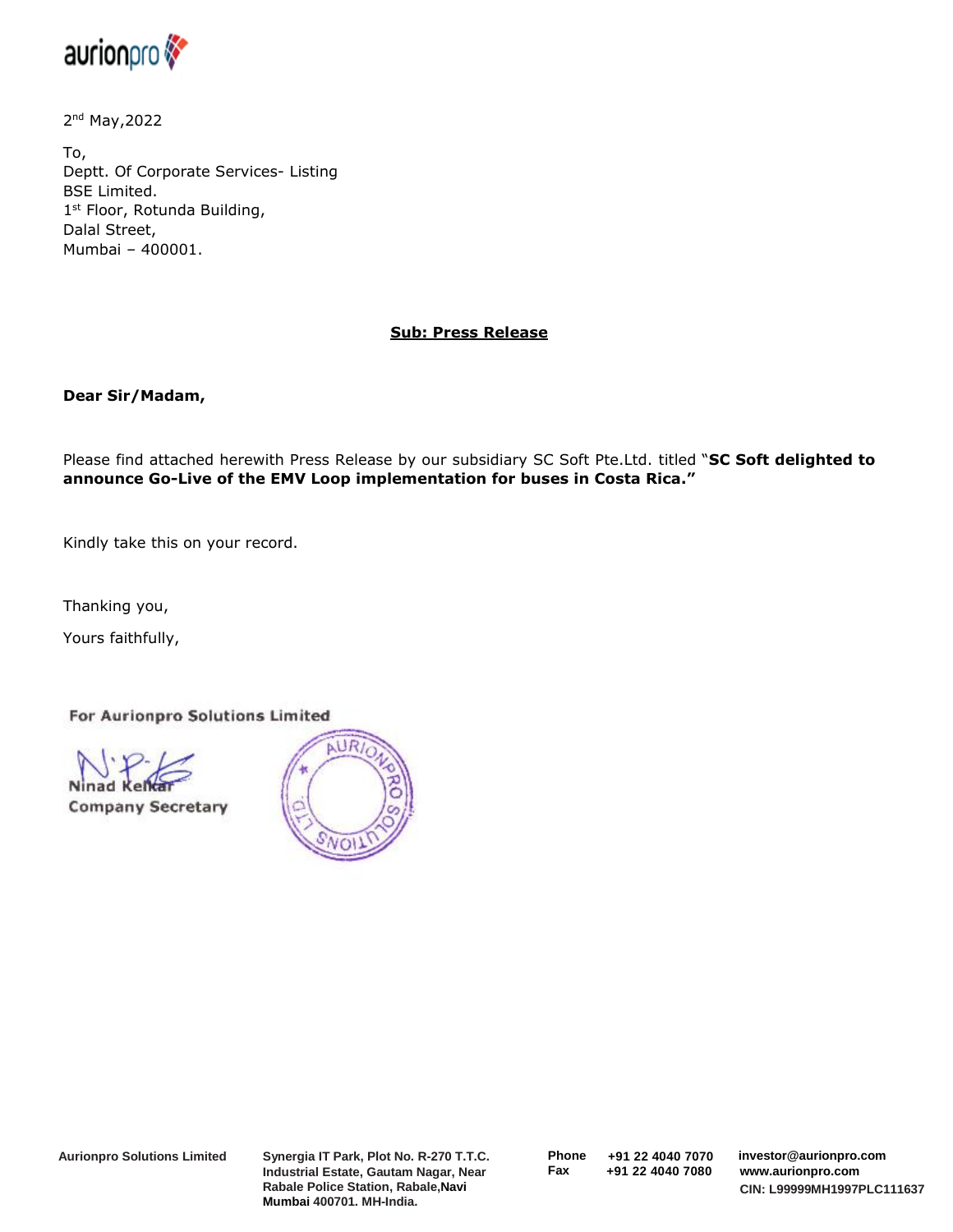## **SC Soft delighted to announce Go-Live of the EMV Loop implementation for buses in Costa Rica**

SC Soft Pte Ltd, an Aurionpro subsidiary, is proud to be the payment device provider with its Validator (SCV 500) for the National Electronic payment system for public transportation in Costa Rica. The system was inaugurated by the honourable President of Costa Rica and the senior representative from Banco Central De Costa Rica (BCCR). The Project is done in collaboration with Banco Central De Costa Rica (BCCR), Mastercard and GSD Plus.



The central bank of Costa Rica launched the technological platform – National System of Electronic Payments (SINPE), connecting the country's financial entities and public institutions through a private telecommunication network that allows for electronic cash transfers. BCCR aimed to reduce the number of cash transactions and the new transit payment system will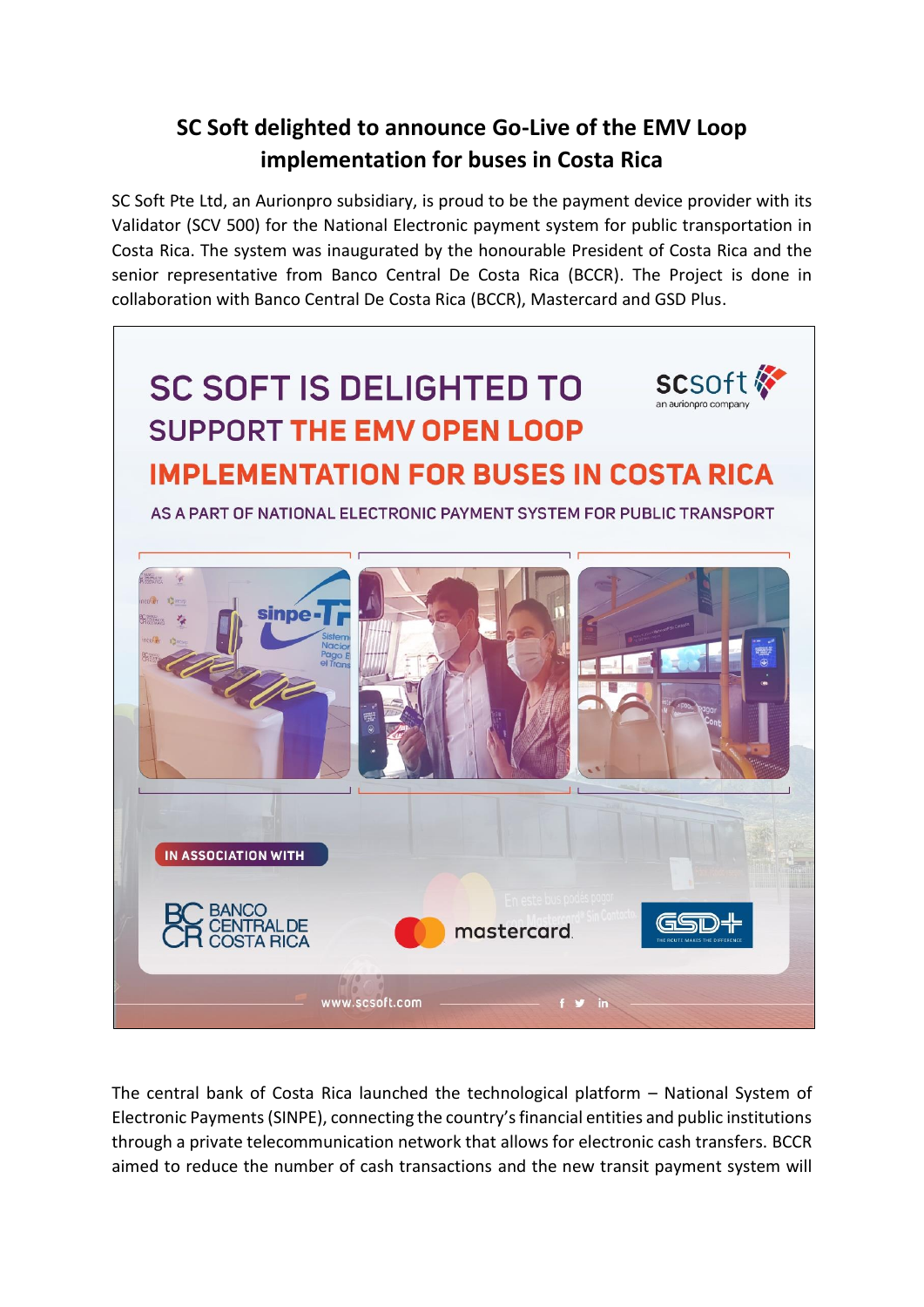